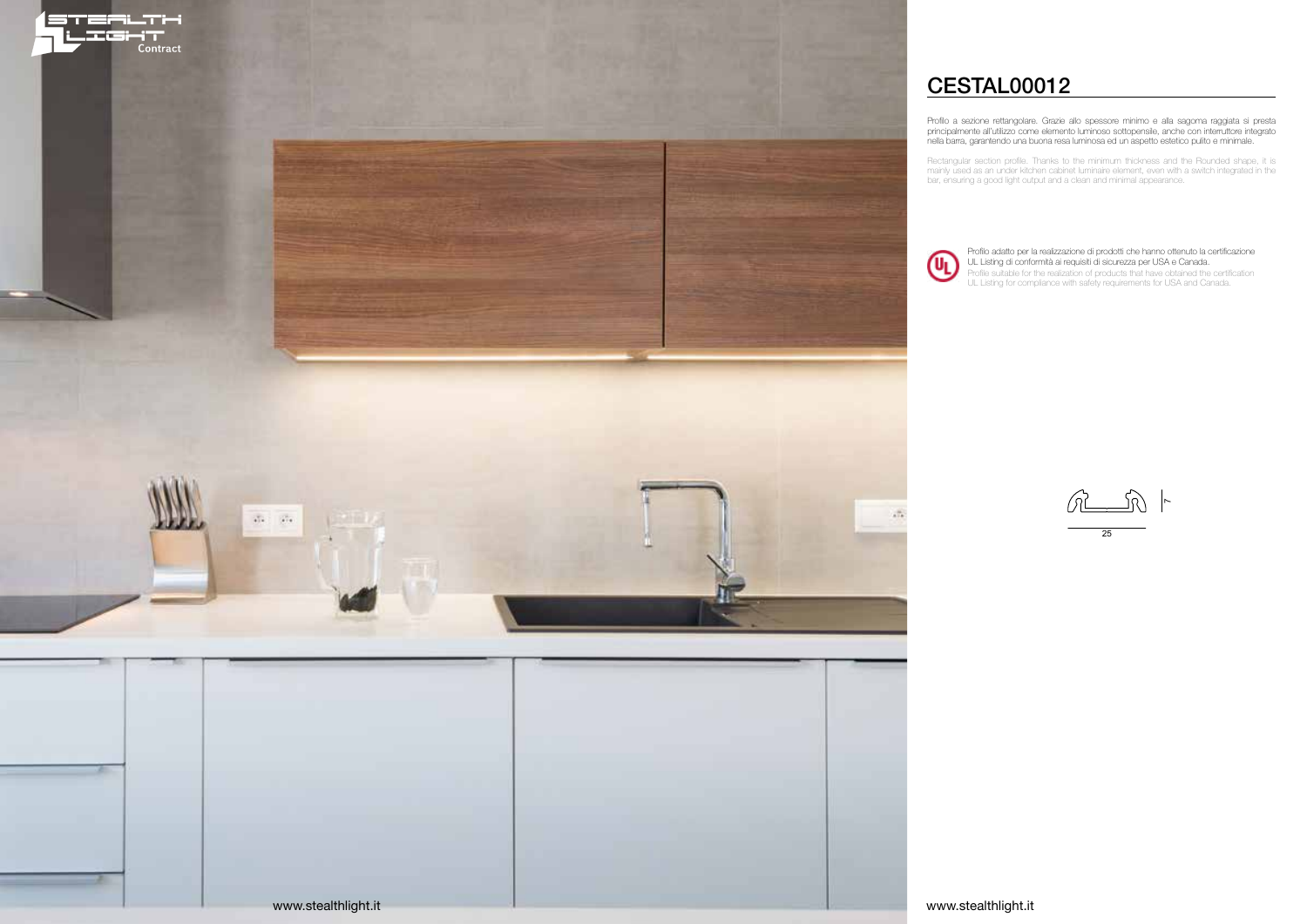Estruso in alluminio Extruded aluminum

Fino a 6 metri Up to 6 meters

 $\bullet$ 

 $25 \times 7$  mm

### FINITURE FINISHING

 $---.A1$   $---.A5$ 





#### Materiale: Material:

Dimensione: Dimension:

Nero **Black** 

Lunghezza: Length:

Tipi di installazione: Types of installation:











## CESTAL00012

All. Anodizzato Anod. aluminum



Stondata - opalina Rounded - opal